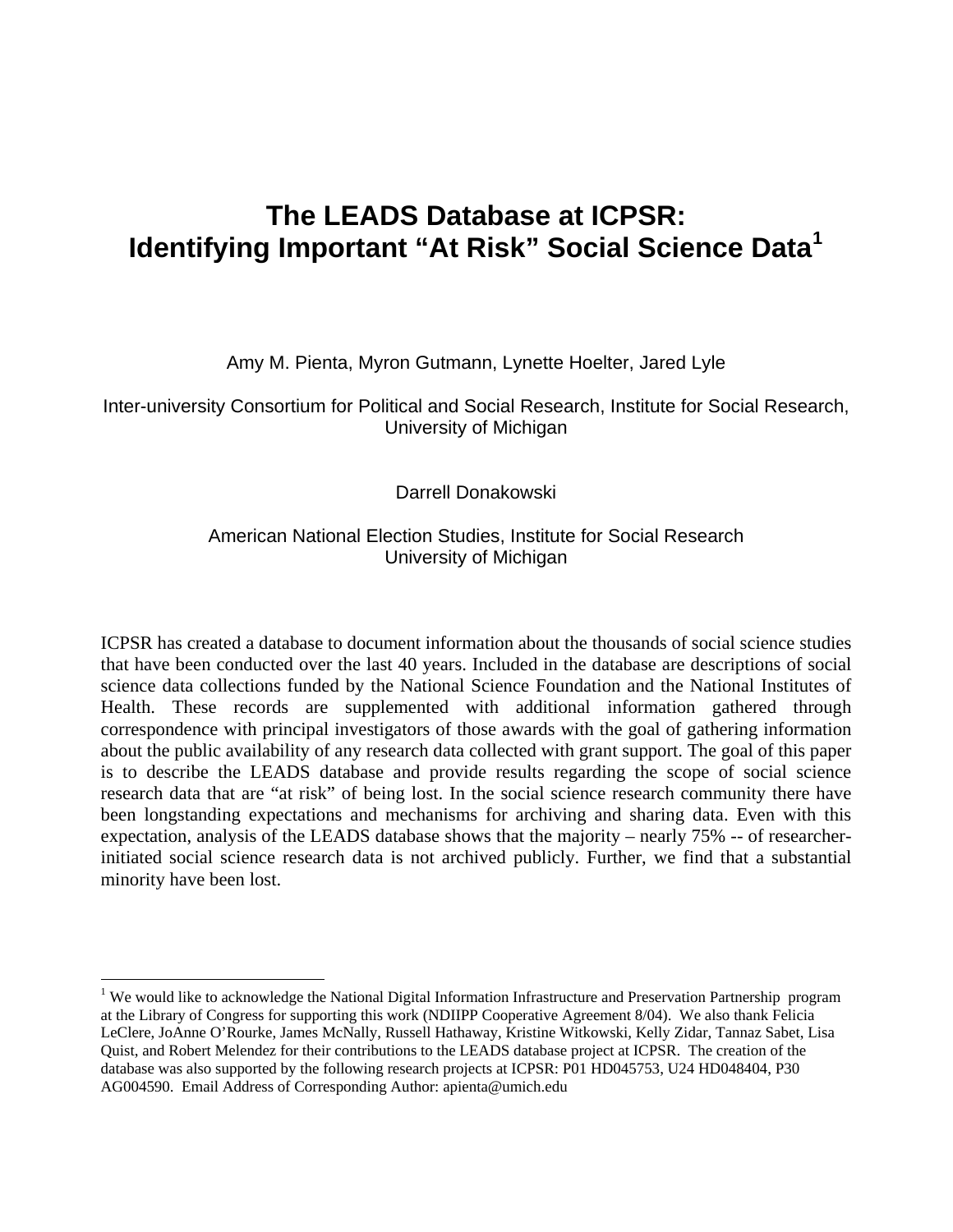#### Introduction

 Despite the efforts of ICPSR and several other social science data archives in the United States (e.g. Odum Institute, Roper Center, Murray Archive), many social science studies do not reside in a permanent archive. Thus, the future availability of many legacy social science studies for secondary analysis is uncertain. Through the Data Preservation Alliance for the Social Sciences (Data-PASS), ICPSR set an ambitious goal of identifying the universe of quantitative social science data that has been collected with research grant support from the National Institutes of Health and the National Science Foundation. We also wanted to determine how much important social science data had been lost or is "at risk" of being lost. ICPSR created the LEADS database to document information about the thousands of social science studies that have been conducted over the last 40 years. The database assumed its name because each of the records is a "lead" describing potential data for archiving at ICPSR. The goal of this paper is to describe the creation of the LEADS database and provide preliminary results regarding the scope of social science research data that are "at risk" of being lost.

 The largest share of social science research is conducted with federal support. The National Science Foundation and the National Institutes of Health historically have supported a significant share of social science data collections and the trend continues today (Alpert, 1955; Alpert 1960; Kalberer, 1992). Thus, by focusing on gathering information from grant awards made by NSF and NIH it is possible to enumerate much of the social science data collections that exist today. Also, NSF and NIH keep electronic records about grant awardees that can be and have been culled into a single database useful for understanding the scope and breadth of social science research that has produced research data. We call this the LEADS database. The LEADS database contains information about research grant awards made by the NSF and the numerous institutes at the NIH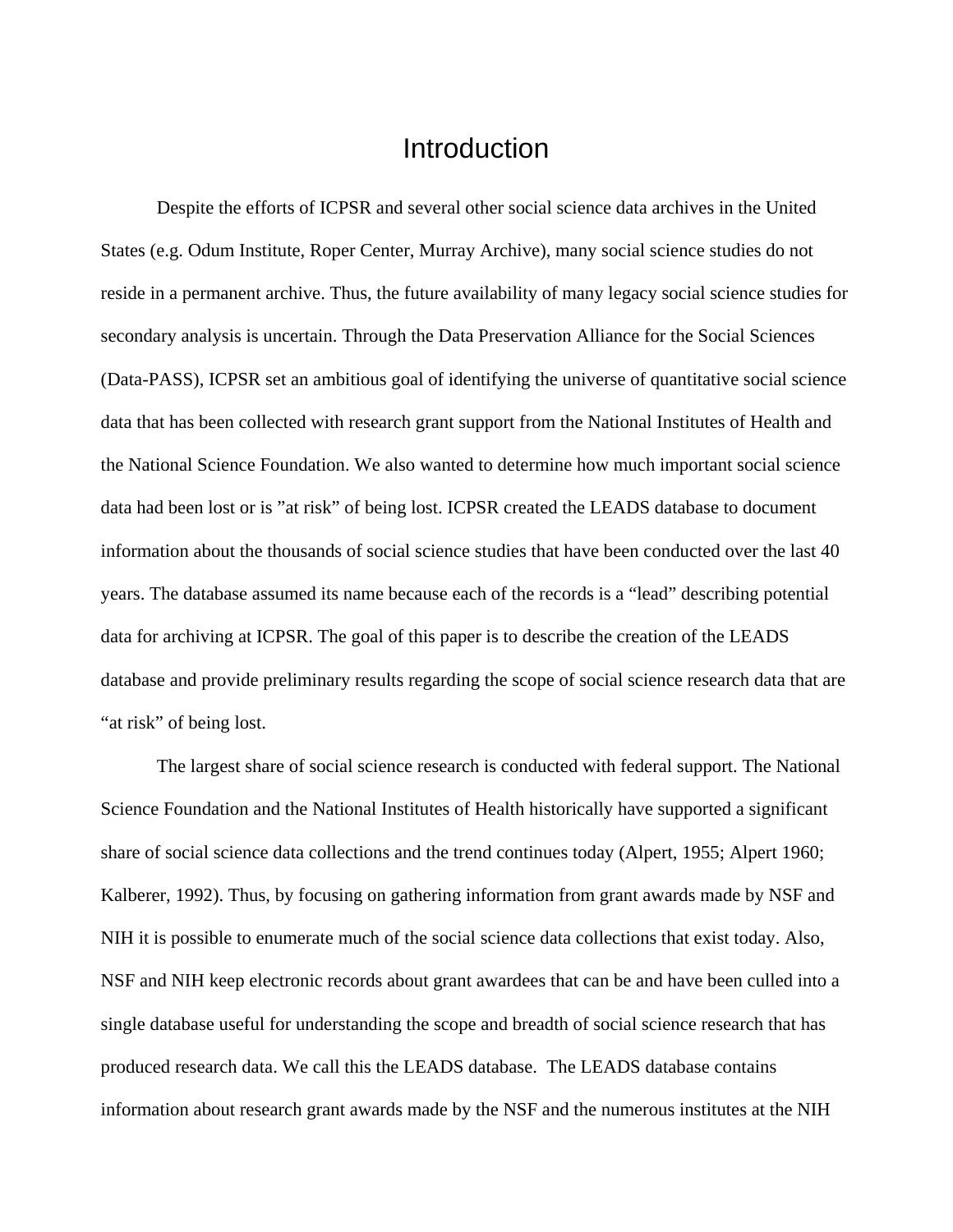that fund social science research. The database documents, tracks, and identifies for possible archiving - original, social and behavioral data collections funded by NIH and NSF.

#### **Background**

 Data sharing has been an important topic of debate in the social sciences for more than twenty years, initially spurred by a series of National Research Council Reports and more recently the publication of the National Institutes of Health Statement on Sharing Research Data in February 2003 (NIH 2003). Despite this formal written statement from NIH and a similar one from the National Science Foundation (NSF-SBE n.d.) that give official support for the long held expectations placed on grantees to share their research data, little is known about the extent to which data collected with support from NIH or NSF has been shared with other researchers. The limited work done suggests considerable variability in the extent to which researchers share and archive research data. LEADS will fill this gap in knowledge and create a research database for answering these questions.

 NIH's policy is designed to encourage data sharing with the goal of advancing science. The benefits of sharing data have been widely discussed and understood by researchers for years. An important part of Kuhn's (1970) scientific paradigm is the replication and confirmation of results. Sharing data is at the core of direct replication (Anderson et al. 2005; Kuhn 1970; Freese 2006). The foundation of the scientific process is that research should build on previous work, where applicable, and data sharing makes this possible (Bailar 2003; Louis, Jones & Campbell 2002). The argument has been made, and there is some evidence to support it, that sharing data and allowing for replication makes one's work more likely to be taken seriously and cited more frequently (King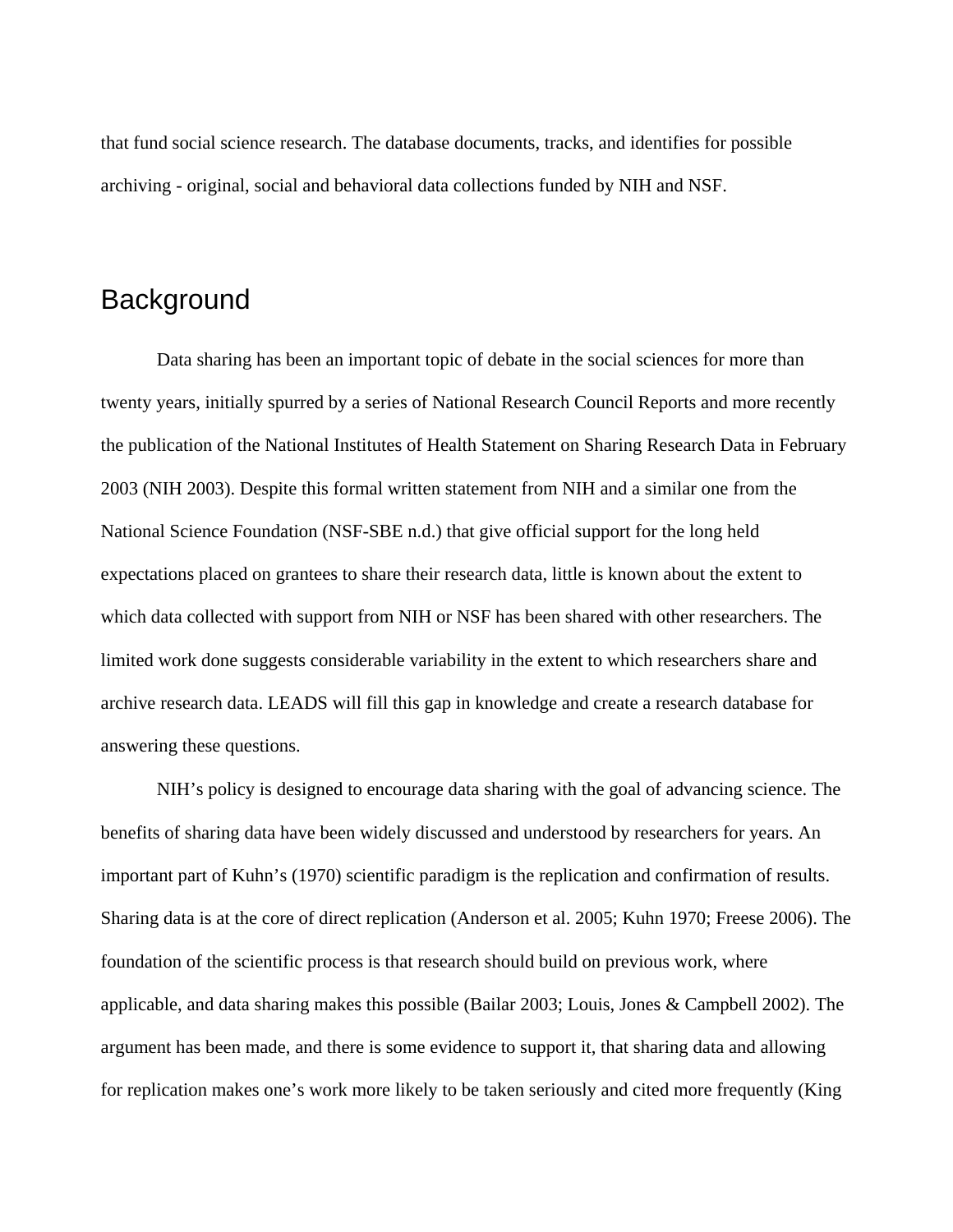et al., 1995). In fact, Glenditsch, Petter, Metelits, and Strand (2003: 92) find that authors who make data from their articles available are cited twice as frequently as articles with "no data but otherwise equivalent credentials, including degree of formalization."

 Additionally, the nature of large datasets virtually guarantees that a single researcher or group of researchers will not be able to use the dataset to its full potential for a single project. It may be the case that those who collect the data are not the best at analyzing them beyond basic descriptive analyses (Bailar 2003). Sharing data in this way ensures that resources spent on data collection are put to the best use possible and the public benefit is enhanced.

 Finally, the use of secondary data is crucial in the education of undergraduate and graduate students (Fienberg, 1994; King, 2006). It is not feasible for students in a semester-long course to collect and analyze data on a large scale. Using datasets that have been archived and shared allows students to experience science firsthand. Instructors can use the metadata accompanying shared data to teach students about "good science" and the results obtained from even simple analyses to illustrate the use of evidence (data) in support of arguments (Sobal 1981).

 In recent years, several national scientific organizations, such as the National Science Foundation and the National institutes of Health, have issued statements and policies underscoring the need for prompt archiving and sharing of data. These statements from leading agencies supporting research demonstrate that the data sharing ethic is an explicit part of our scientific norms and integral to maximizing the impact of research dollars.

## Preserving Social Science Data

 Data are currently shared in many different ways ranging from formal archives to informal self-dissemination. Data are often stored and disseminated through established data archives such as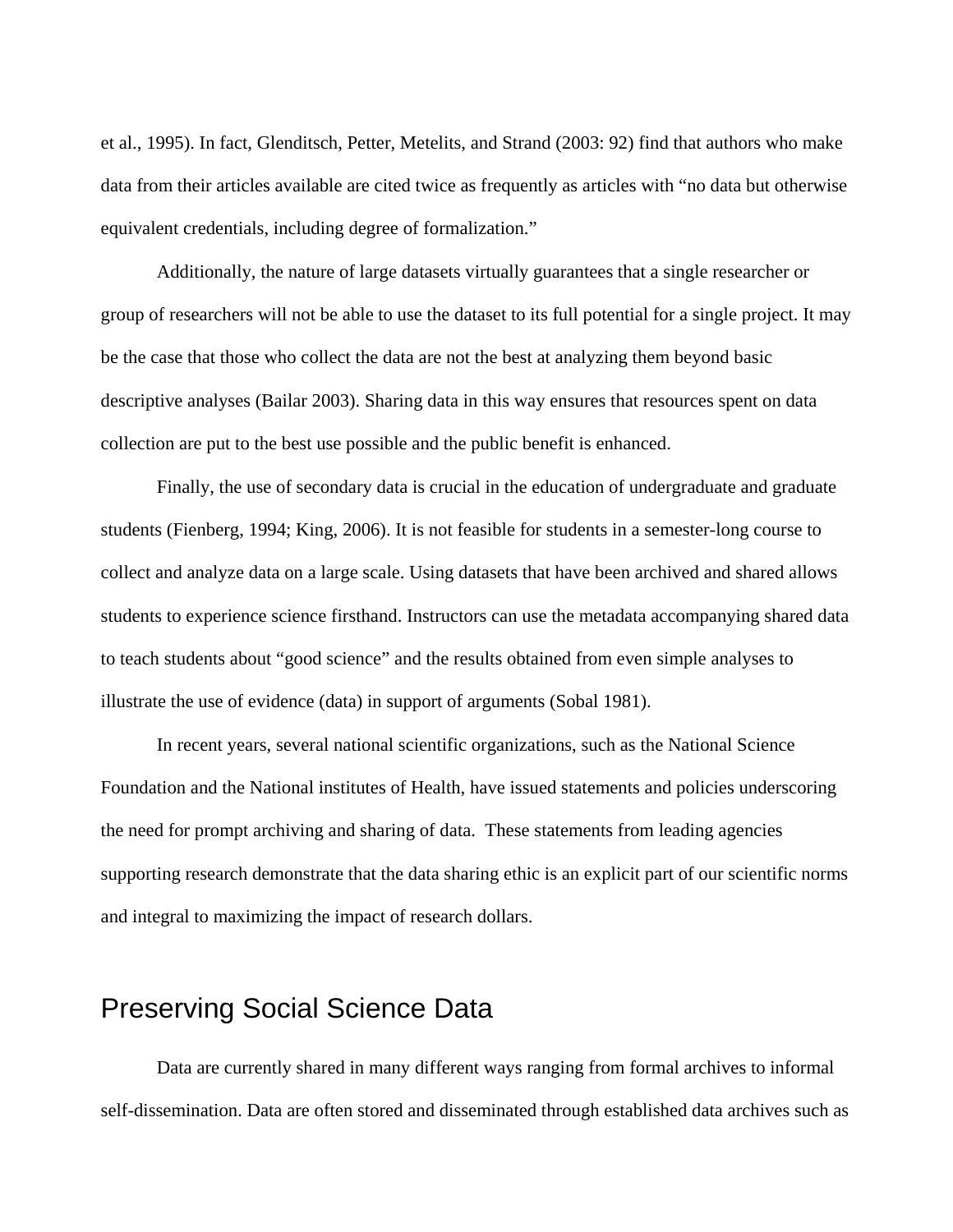the Inter-university Consortium for Political and Social Research, the Odum Institute for Research in Social Science, the Roper Center, The Henry A. Murray Research Archive or the custodial electronic records program of the U.S. National Archives and Records Administration (NARA). These data generally reach a larger part of the scientific community. Also, entries in formal archives typically include information (metadata) about the data collection process as well as any missing data imputations, weighting, and other data enhancements. These archiving institution have written polices and explicit practices to ensure long-term access to the digital assets that they hold that include replication copies stored off-site and a commitment to the migration of data storage formats.

 A second tier of data archives have more narrowly focused collections around a particular substantive theme such as the Association of Religion Data Archives (www.thearda.com). The data in these kinds of thematic archives are not necessarily unique, though some of their holdings are, but the overlap between archives makes data available to broader audiences than might be captured by a single archive. ARDA, for instance, has a broader non-scientific audience who are interested in analysis and reports as well as the micro-data files for reanalysis. These archives expend resources on the usability of the collection for the present day and make some kind of a commitment to longterm access through migration and back-ups. Another tier of archives are designed solely to support the scientific notion of replication. Journal-based systems of sharing data have become popular in Economics and other fields as a way of encouraging replication of results (Anderson et al. 2005; Glenditsch et al. 2003). The longevity of these collections is sometimes more tenuous than the formal archives particularly if the sustainability of their archival model relies on a single funding source.

 Some examples of less formal approaches include authors who acknowledge they will make their data available upon request or who distribute information or data through a website.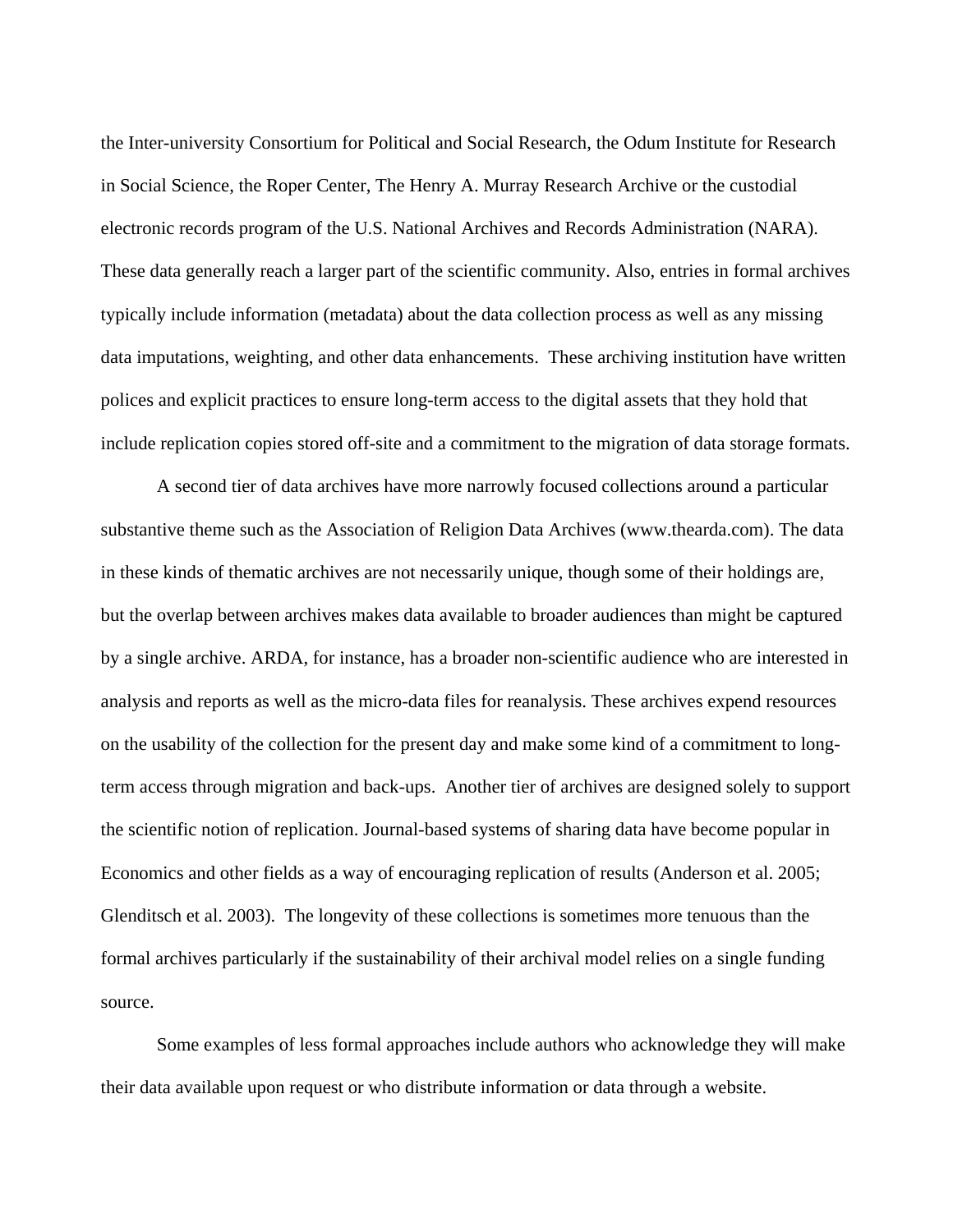Researchers often keep these sites up to date with information about findings from the study, and publication lists in addition to data files and metadata. These sites are limited to those who know about the study by name or for whom the website has shown up in an internet search (see also Berns, Bond & Manning 1996). Typically, the commitment to preserving the content lasts only as long as the individual has resources available.

 Thus, an underlying continuum of "risk of loss" has emerged with respect to the sharing of research data. Major archives and to a lesser extent smaller specialty archives have the most explicit commitment to preserving electronic social science data. Other data sharing solutions including journal-centered archives and various self-dissemination strategies carry considerable risk of loss given that the materials may not be refreshed or findable over time.

## The Reluctance of Researchers to Archive Data

 The time and effort required to produce data products that are useable by others in the scientific community is substantial. This extra effort is seen by many as a barrier to sharing data (Birnholz & Bietz 2003; Stanley & Stanley 1988). In addition to the actual data, information must be added to assist secondary users in identifying whether the data would be of value to them and in the analysis and interpretation of results. Such metadata includes complete descriptions of all stages of the data collection process (sampling, mode of data collection, refusal conversion techniques, etc.) as well as details about survey question wording, skip patterns and universe statements, and post-data processing. All of these factors allow subsequent researchers to judge the quality of the data they are receiving and whether it is adequate for their research agenda. Therefore, substantial effort is required of those sharing data, while the benefits accrue to the secondary user.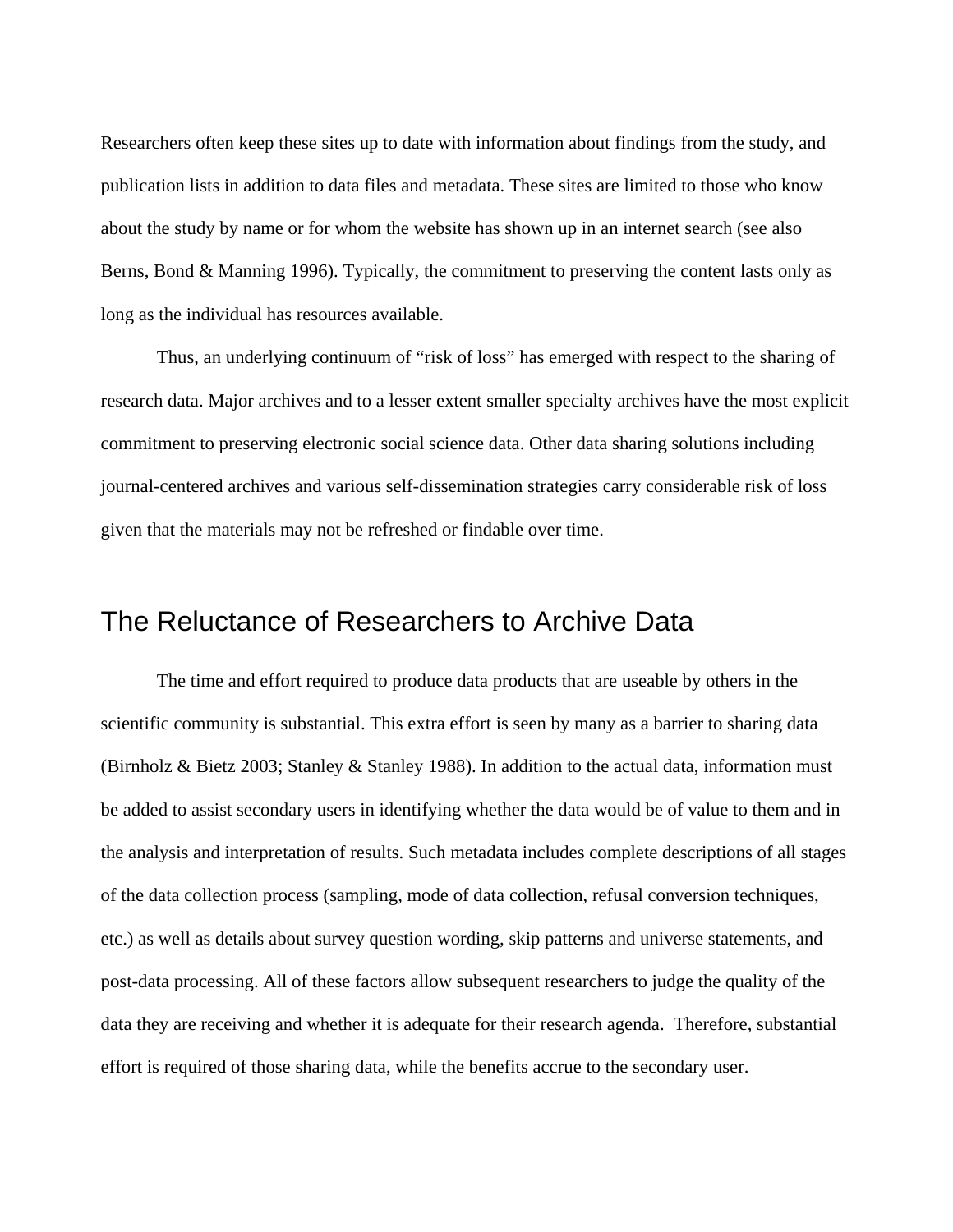Another significant barrier in the sharing of data is the risk of breaching the confidentiality of respondents and the potential for the identification of respondents (Bailar 200);. The issue of protecting confidentiality has become more salient as studies collect information about social context, which may include census tract or block group identification to allow researchers to link the data collected with information about the context. Not only are data about social and community contexts being collected and included in datasets but also global positioning coordinates and information about multiple members of a household, all of which could make identification of any single individual easier. Additional information about biomakers and longitudinal follow up are also hallmarks of new data collection efforts. Both methodological innovations make it more difficult for Institutional Review Boards to allow for the wide redistribution of data.

 Other reasons individuals give for withholding data include wanting to protect their or their students' ability to publish from the data as well as the extra effort involved in preparing data for sharing (Louis et al. 2002). Retaining the ability to publish from one's data seems to be a significant concern among scientists, both for fear of others "scooping" the story and that others will find mistakes in their attempt to replicate results (Anderson et al. 2005; Bailar 2003; Freese 2006; Bachrach & King 2004).

 Current publication and academic promotion practices act as another barrier to sharing data – or, put another way, those who "hoard" their data are likely to be rewarded more than those who "share". There are often few, if any, rewards to sharing data, especially given the expense in terms of time and effort required to prepare clean, detailed data and metadata files. Researchers are not typically rewarded for such behavior, particularly if the time spent on data sharing tasks infringes on one's ability to prepare additional manuscripts for publication. Academic culture does not support the scientific norm of replication and sharing with tangible rewards. (Anderson et al. 2005;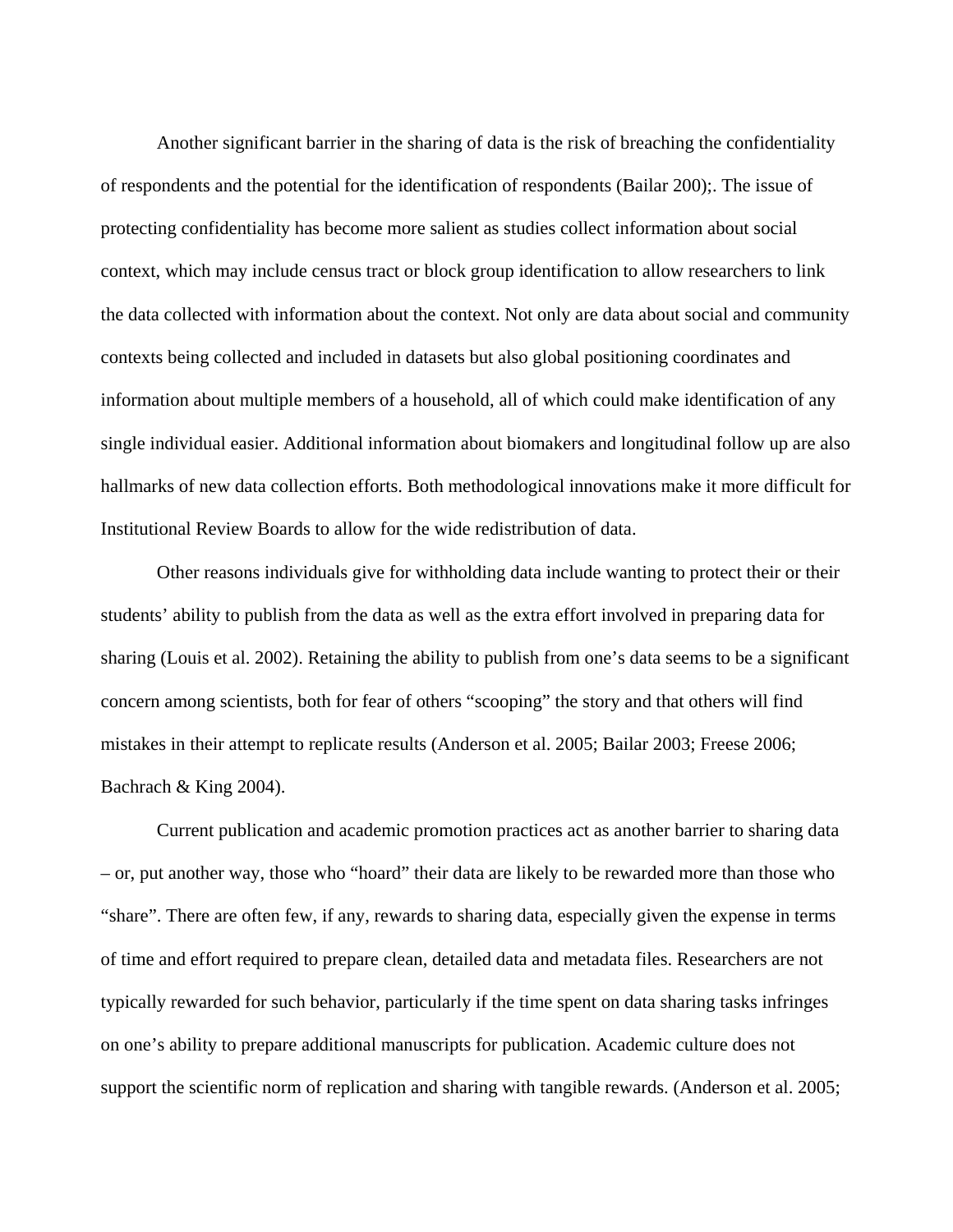Berns et al. 1996). As an example, in discussing the notion that researchers might share not only data but also analytic/statistical code, Freese (2006:11) notes that a typical reaction to a "more social replication policy would be to expend less effort writing code, articulating a surprisingly adamant aversion to having [one's] work contribute to others' research unless accompanied by clear and complete assurance in advance that they would be credited copiously for any such contribution." It is unlikely that attitudes about data sharing will change without strong leadership and examples set by senior scientists and the commitment of scientific institutions such as universities and professional societies who facilitate and enforce such sharing (Berns et al. 1996).

## Policies about Data Sharing

 Most institutes and organizations that finance research, especially data collection, have a policy about sharing data once the initial project is completed. The National Institutes of Health (NIH 2003) and National Science Foundation (NSF-SBE n.d.), for example, require a clearly detailed plan about data sharing as part of research proposals submitted for review. Plans must cover how and where materials will be stored; how access will be given to other researchers and any precautions that will be taken to protect confidentiality and when the data is made public. These requirements are not, however, evaluated in the review process nor are there formal penalties for non-compliance after the award. Most professional organizations also include a statement in their "best practice" or ethics guidelines that addresses the issue that research reports should be detailed enough to allow for replication and that researchers should also make available their data and assistance in these replication attempts when the requests are made (e.g., American Sociological Association, American Psychological Association, American Association for Public Opinion Research).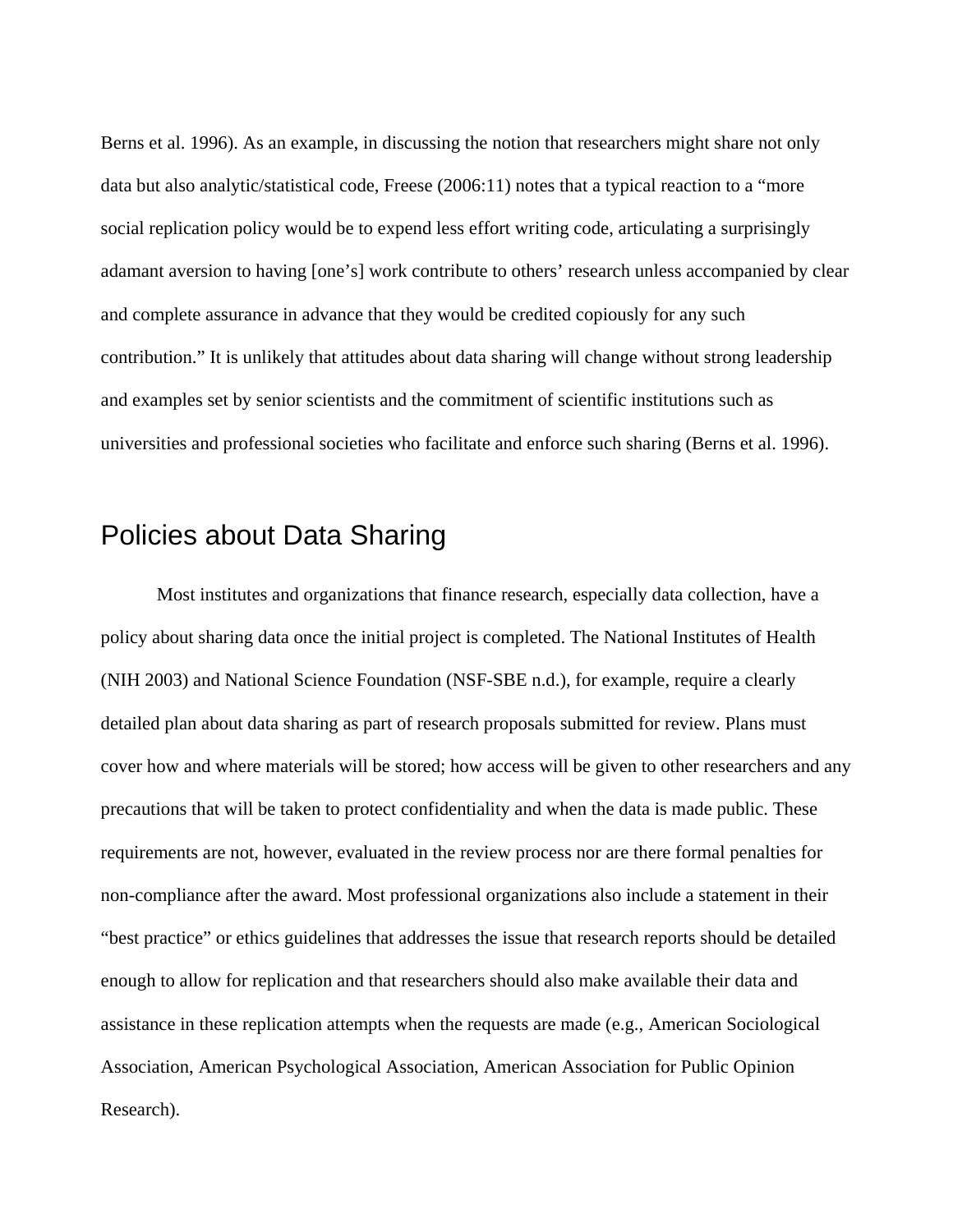In addition to such general statements that data collected with public funds must be shared with other researchers and that individuals should be willing to assist others replicating their work, some fields, such as Economics, have taken steps to make the data sharing policy more concrete. In an attempt to allow for direct replications as well as full-study replications, the American Economic Review and other major economics journals have instituted the practice that any article to be published must be accompanied by the data, programs used to run the analyses, and clear, sufficient details about the procedures prior to publication (Freese 2006; Anderson et al. 2005). The requirement to include not only the data but also statistical code written to perform analyses requires that individual researchers thoroughly and carefully document decisions made during the analysis stages of the project and allows other researchers to more easily use these as starting points for their own work. This has led to an increased use and citation of work that has been published in journals where this type of information is required (Anderson et al. 2005; Glenditsch et al. 2003).

 In summary, while the social sciences share in the normative expectation that research data must be shared to foster replication and reanalysis, there is little to suggest that it is a wide spread practice. Federal institutions and professional organizations underscore these normative expectations with implicit and explicit sharing policies. The advantages of sharing data with the research community are large and cumulative. Yet, with the exception of leading journals in Economics, there are few cases in which these normative statements are coupled with penalties or incentives to reinforce them. The institutional, financial, and career barriers to data sharing are substantial as noted. What remains an open empirical question is the extent of data sharing across social science disciplines. The LEADS database is an attempt to begin to understand the extent to which social science research data have been preserved, lost, or remain "at risk."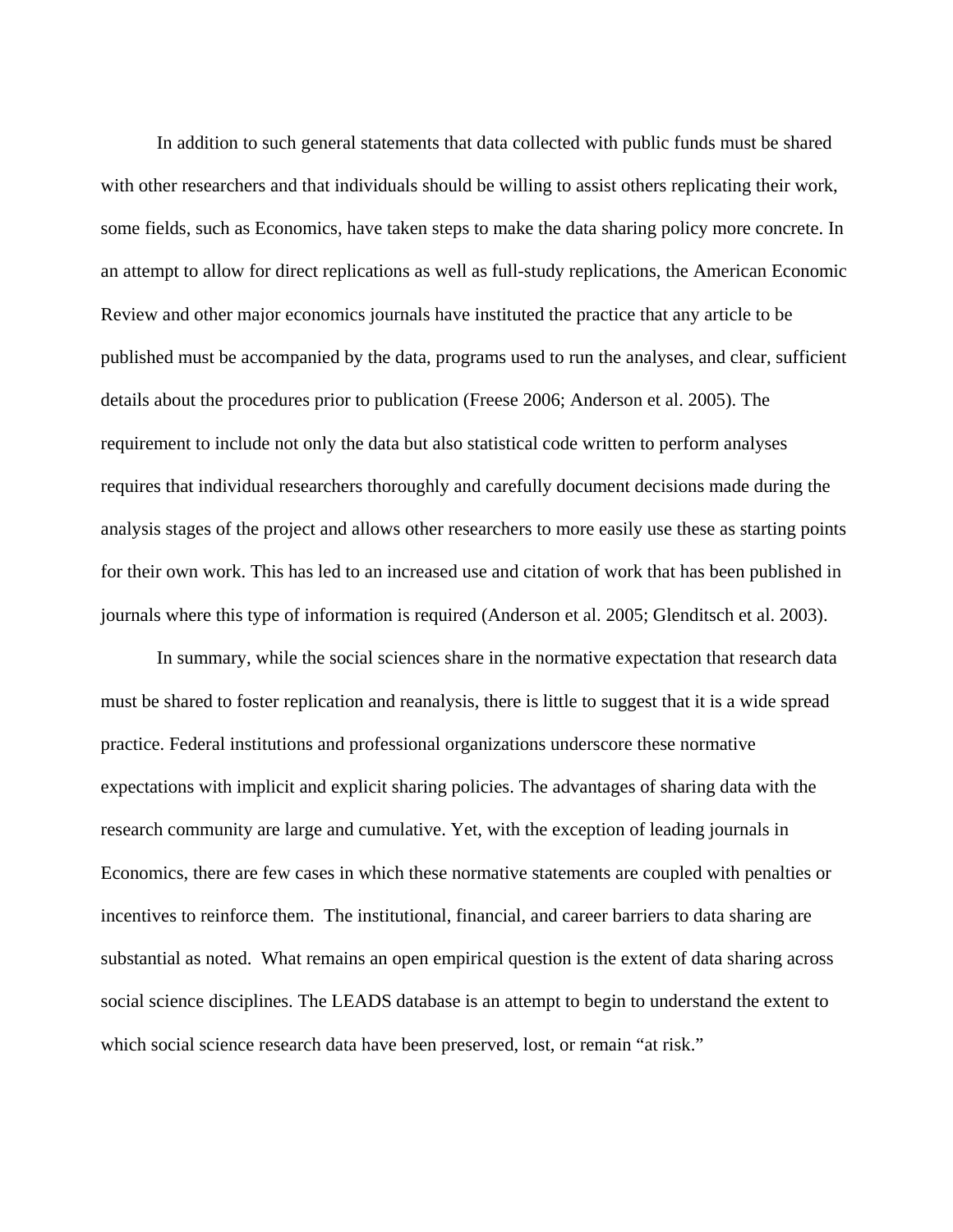To create the LEADS database, we have employed a systematic approach to identify the most significant studies of the past 75 years, many of which are at risk of loss. Studies identified for the LEADS database have come from two sources: research grant awards made by the National Science Foundation (NSF) and the National Institutes of Health (NIH).

#### Evaluation of NSF Grant Activity

 Information about research projects that the NSF has funded since 1976 can be located by searching the online Award Abstracts database (http://www.nsf.gov/awardsearch/). The database includes abstracts describing the research and names of principal investigators and their institutions. Both completed and in-process research are included in the database. For awards prior to 1976, limited information is available from historic database records maintained by NSF at the same website location. Compared to the pre-1976 awards, more information about awards made between 1976 and 1988 is available, but coverage is still not as complete as for awards from 1989 to the present.

 For possible inclusion in the LEADS database, 17,194 grant records (spanning 1976-2005) were downloaded from the National Science Foundation Web site using wildcard matching where the search terms (SOC\*, POLIT\*, and/or STAT\*) appeared somewhere in the grant award record. These awards were made by 53 NSF programs and span the years 1976 to 2005. Next, we applied screening criteria to the records. To be considered for inclusion in the LEADS database, the grant record must describe research activity that is related to the social/behavioral sciences. Second, the grant must propose original/primary data collection or assembly of a new database from existing (archival) sources. Also, grant records referencing secondary data sources are coded for information pertaining to data that may or may not have not been archived.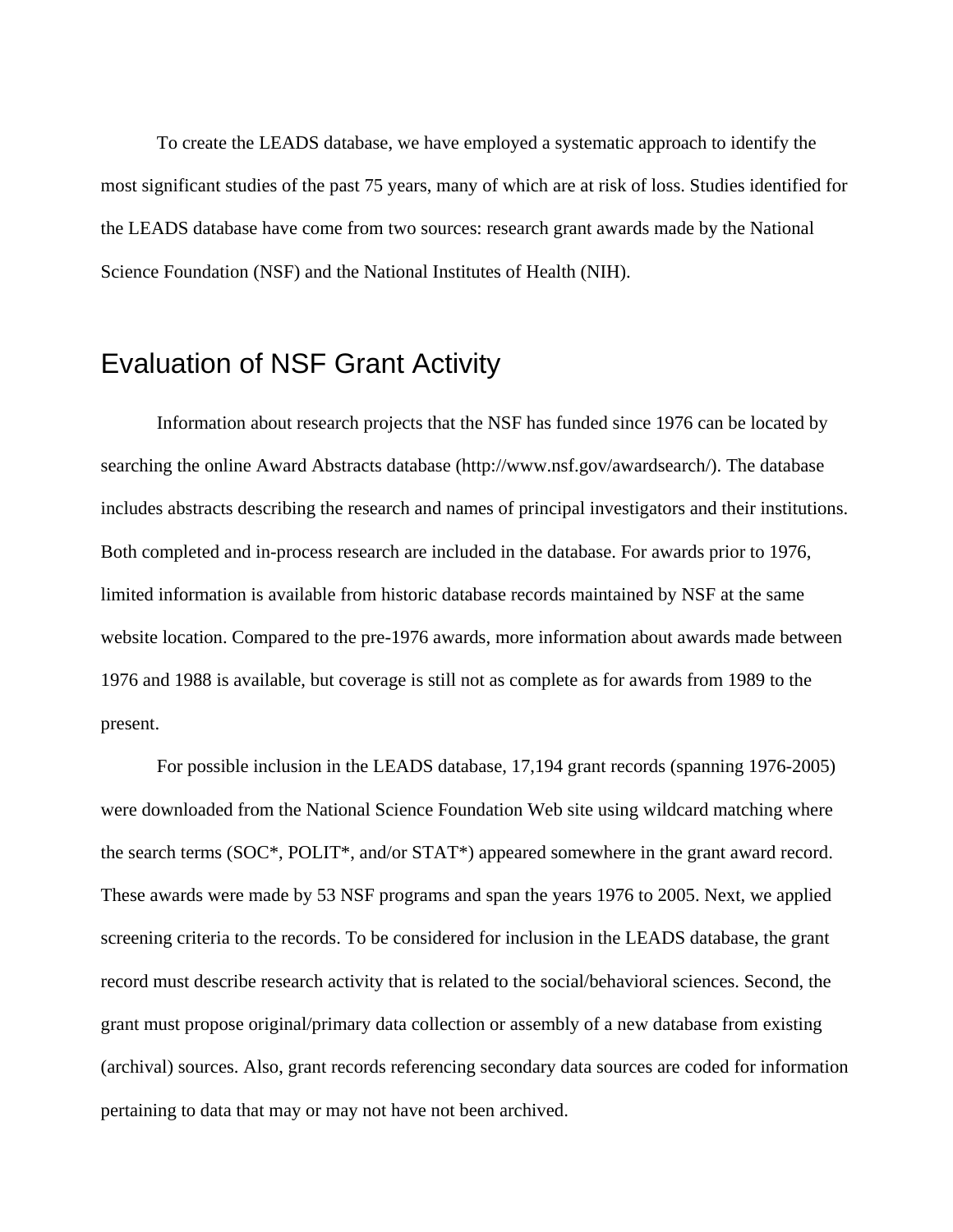Table 1 shows the distribution of activity proposed in the 17,194 awards after the initial screening. The largest number of awards were excluded from LEADS because they included no data (including training/workshop/conference activity, secondary analysis of existing data, and no data) or included data collection, but were not social/behavioral – this constituted over half of the reviewed records (56.8%, n=9,783). A substantial number of records data either had no abstract (14.8%) or were flagged by screeners as being ambiguous with respect to the screening criteria (13%). Over 2,500 awards were found to be related to the social/behavioral sciences and describing a primary data collection activity (n=2,537).

#### [Table 1 about here]

 The historic, pre-1976 records from NSF included an award title and limited other information (PI, year), but no abstract. All historic records were downloaded from the NSF web site (n=96,403) and the limited information that was available was reviewed by the trained screeners. They excluded titles that were clearly not research grants (e.g. workshops and training) or referenced a topic that was clearly not social science. Thus, just over 1,000 historic awards were screened in because they had a social science title  $(n=1,102)$  and an additional 2,917 were screened as possibly being related to the social sciences. The pre-1976 records provide no information regarding the intention to produce/collect data.

## Evaluation of NIH Grant Activity

 For NIH awards, we mined NIH's CRISP database. CRISP (Computer Retrieval of Information on Scientific Projects) is a searchable database of federally funded biomedical research projects conducted at universities, hospitals, and other research institutions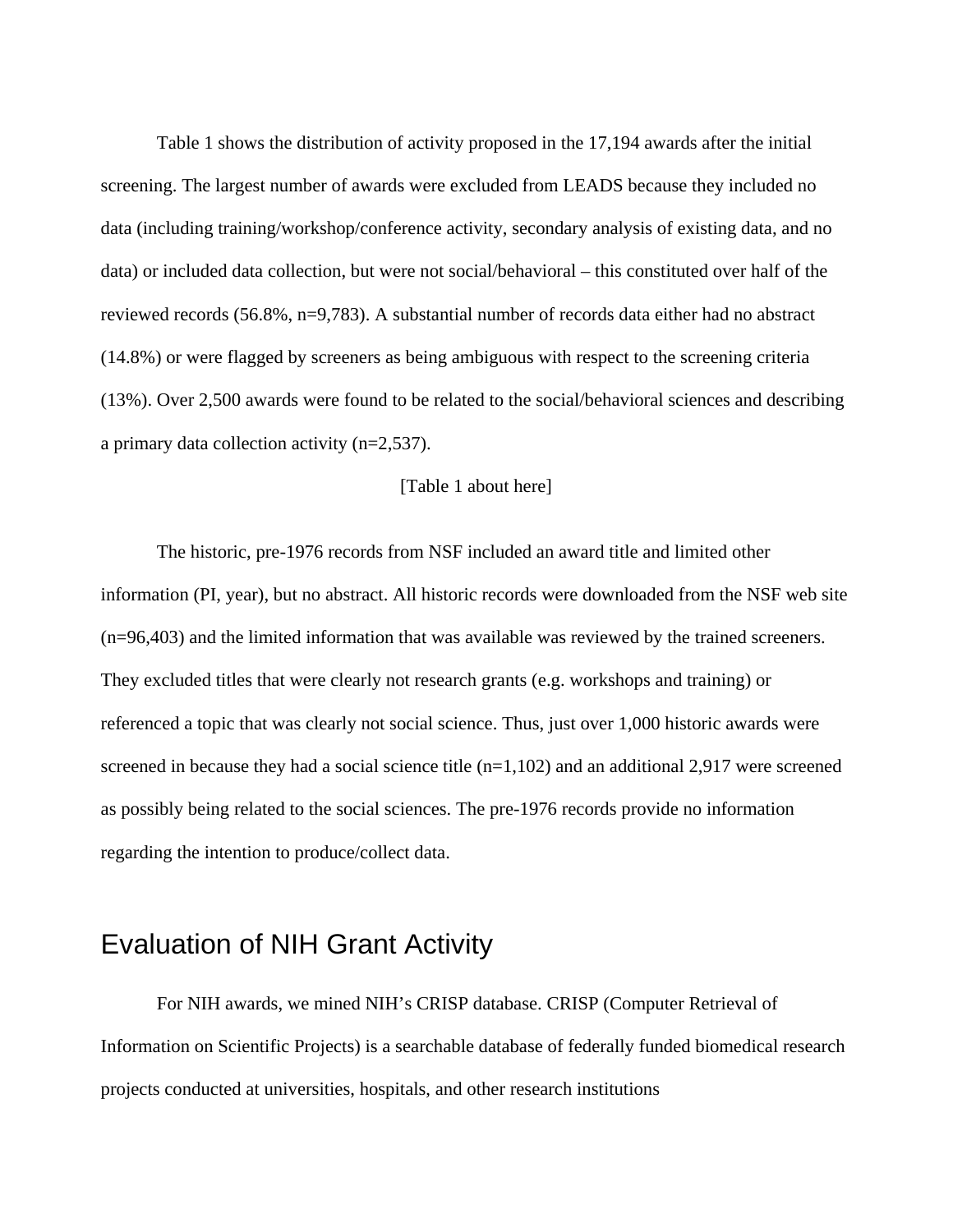(http://crisp.cit.nih.gov/). Current and past NIH awards made between 1972 and 2006 are currently accessible through CRISP. Users, including the public, can use the CRISP interface to search for scientific concepts, emerging trends and techniques, or identify specific projects and/or investigators. The database, maintained by the Office of Extramural Research at the National Institutes of Health, includes projects funded by the National Institutes of Health (NIH), Substance Abuse and Mental Health Services Administration (SAMHSA), Health Resources and Services Administration (HRSA), Food and Drug Administration (FDA), Centers for Disease Control and Prevention (CDCP), Agency for Health Care Research and Quality (AHRQ), and Office of Assistant Secretary of Health (OASH).

 The LEADS review process of the NIH awards was similar to that used with the NSF awards, with one exception. NIH awards were screened and included in the LEADS database when they met the following criteria: social science (including behavioral) and original quantitative data. This strategy differs from the NSF award review in that strictly qualitative studies were not identified as such and excluded from LEADS. For the award years 1990-2001, all NIH institutes available from CRISP were downloaded and screened. For all other years, only the following institutes were reviewed: NICHD, NIA, NIMH, NINR, AHRQ, NIAAA, NIDA, Clinical Center, NIDCD, FIC, NCI, NHLBI, NIDDK. In all, 218,759 awards were screened and 7,626 selected as meeting the two review criteria. Table 2 includes a summary of NSF and NIH screening results combined.

[Table 2 about here]

### Enhancing the Records in LEADS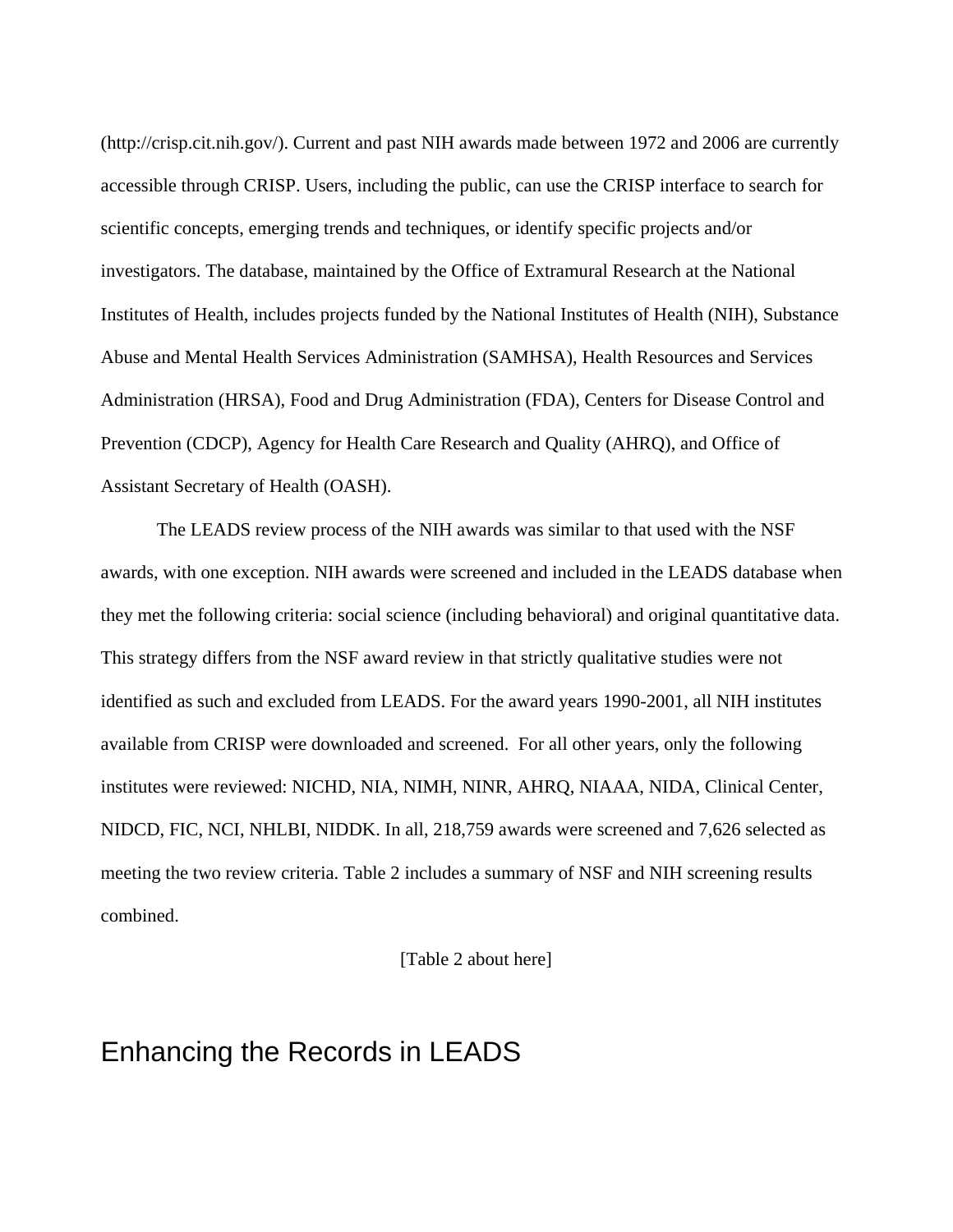Because we expect the list of at-risk data to be very long, standard selection criteria were developed to help ICPSR set priorities with respect to archiving data identified in the LEADS database. The need to gather information for selection has guided the activities ICPSR has undertaken following the initial screening process. One major selection criterion is the importance of a given study; we defined as important those studies whose data will advance knowledge, bearing in mind that it is not always evident in the present what data we might need in the future. The extent to which a dataset is assessed as being at-risk is another of the selection criteria. We also evaluate the risk of losing the content of each of these studies should acquisition and archiving not take place quickly. Based on a combination of these factors, we assign a priority ranking.

 Using the information recorded in the LEADS database, ICPSR enhanced each grant record with information that can be used for selection using the following procedures: (1) generating updated contact information for the PI of the study; (2) determining whether the study is archived at ICPSR, Roper, Odum, or Murray; (3) asking principal investigators whether data have been produced, shared, or archived, and whether they are still available or accessible (PI-follow-up), (4) reviewing other awards obtained by the principal investigator, and (5) collecting related citations using online citation searches

 ICPSR selected for PI follow-up a set of awards that numbered a total of 10,905 awards. This follow-up set was selected based on a number of criteria: (1) the set includes all of the screened in records except for a subset of records that were being used for separate projects at ICPSR and (2) the set was expanded by including all of the NSF records where the screener was uncertain whether data were collected that might be in scope. Using a set of semi-structured questions, ICPSR collected information about archival status, availability of data, the format of the data files, and the storage media (e.g. punched cards, tapes or something more contemporary).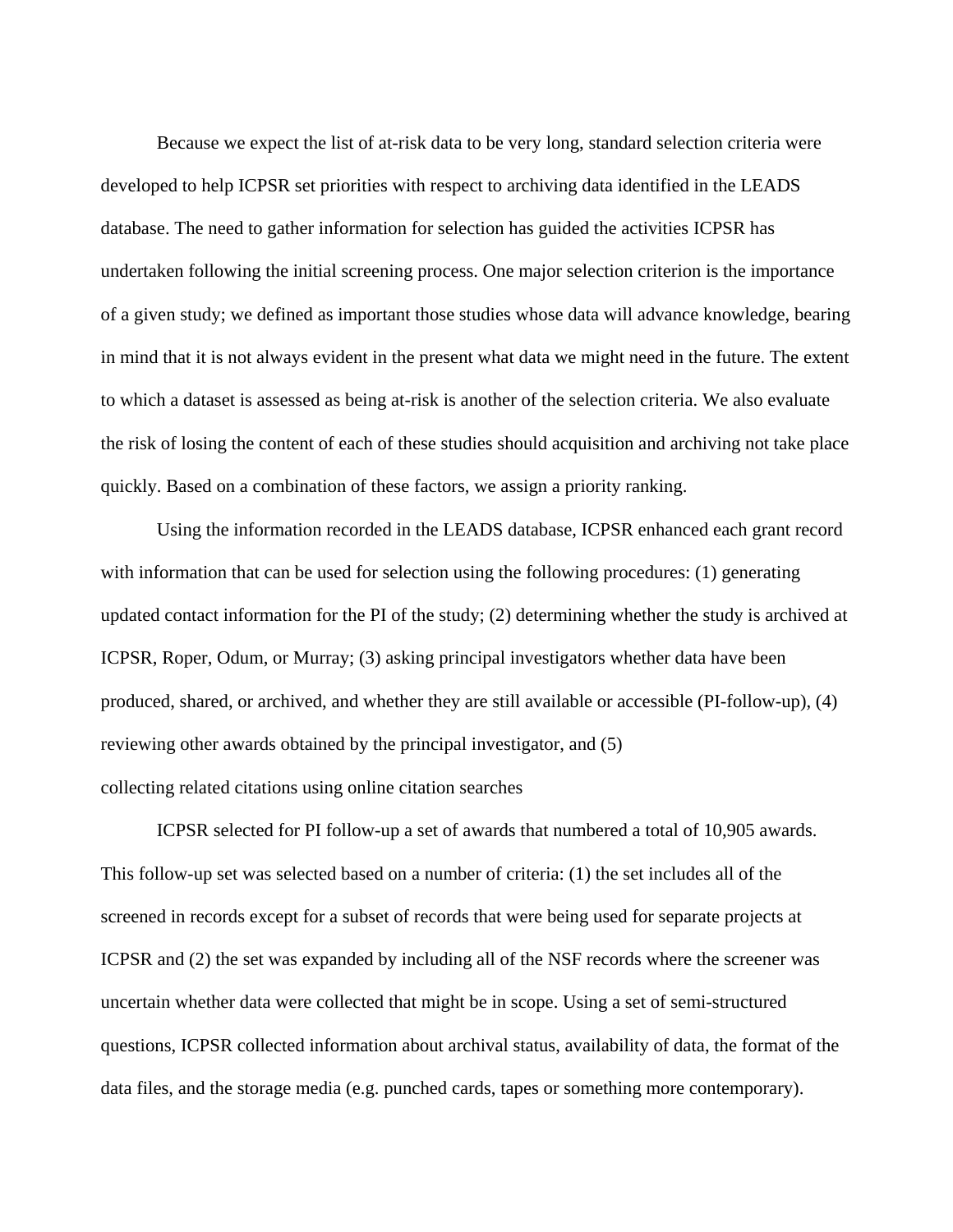ICPSR also solicited from the PIs a description of the unique and/or special qualities of the study and resulting data set.

 Email addresses could be found for 6,565 awards -- taken either from the grant record in LEADS itself (many of these were outdated or missing) or found through an internet search process. Before sending emails, ICPSR searched the shared Data-PASS catalog to verify if the data were in fact already archived at one of the partner archives (based on matching PI name and subject area). There were 215 awards where data were found archived at one of the partners already. The total possible sample size of responses we could have received was 5,848 – after any bounced emails were removed. Of those successfully contacted (defined as an email that did not fail upon sending), 2,548 responded to the email (as of October 31, 2007). Thus, the response rate for awards where a PI email address could be located is 43.6%.

 Over 1,800 awards were confirmed by the PI (or another authoritative person who responded) or ICPSR (through the shared catalog search) as having produced research data (n=1,868). Among the awards with confirmed data (excluding 200 awards where the PI did not answer one or more questions), ICPSR found that only 334 awards that produced data had been archived (215 determined by ICPSR and 119 described by the PI and verified by ICPSR) or 20.0% were archived (see Figure 1).

#### [Figure 1 about here]

When data were not already archived, 49.3% of the awards (n=823) produced research data where the PI still had direct access to a copy of the data (see Figure 1). Thus, ICPSR believes that it has the potential to acquire over 800 data collections that are "at risk" of being lost. Through the Data-PASS operations group, we are approving or declining each unique data set for acquisition and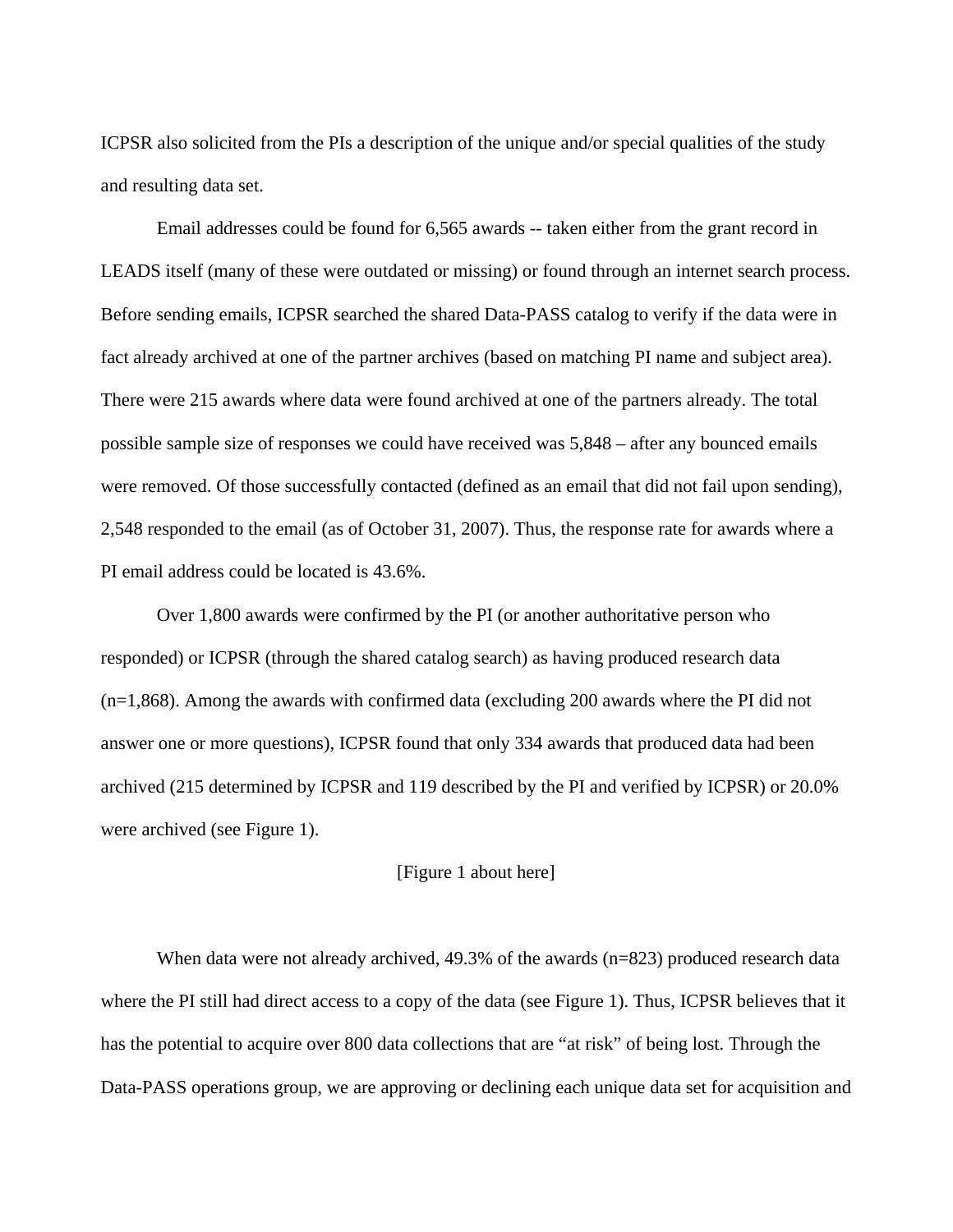assigning a priority level. Nearly one quarter of the awards that produced data are already lost (23.9% in figure 1).

## Obstacles to Archiving Data

 Based on the responses of principal investigators, we compiled a qualitative set of reasons that older data have not been archived or in some instances cannot be archived. Some principal investigators attribute this to problems with data format or documentation. We learned that principal investigators have sometimes destroyed data stored on magnetic tapes because they mistakenly came to believe that there was no way to recover the data from those formats. Also, a lot of time may have elapsed since the study was funded and consequently data cannot be located or recollections about the structure and organization of the data and documentation have faded. Interestingly, several investigators noted that they were unable to secure the funding to archive the data. A common problem for foreign language surveys is that no English language translation exists of the survey or the documentation. Several studies lacked significance for public archiving because the source of the archival materials was available elsewhere, the series was not updated, or the study was itself not successful. However, the most common reason that data have not been publicly archived is that principal investigators have made the data available on a personal or departmental Web site and considered that as fulfilling any commitment to share the data.

## **Conclusions**

 The LEADS database contains valuable information about a wide range of social science research data collected with support from the National Science Foundation and the National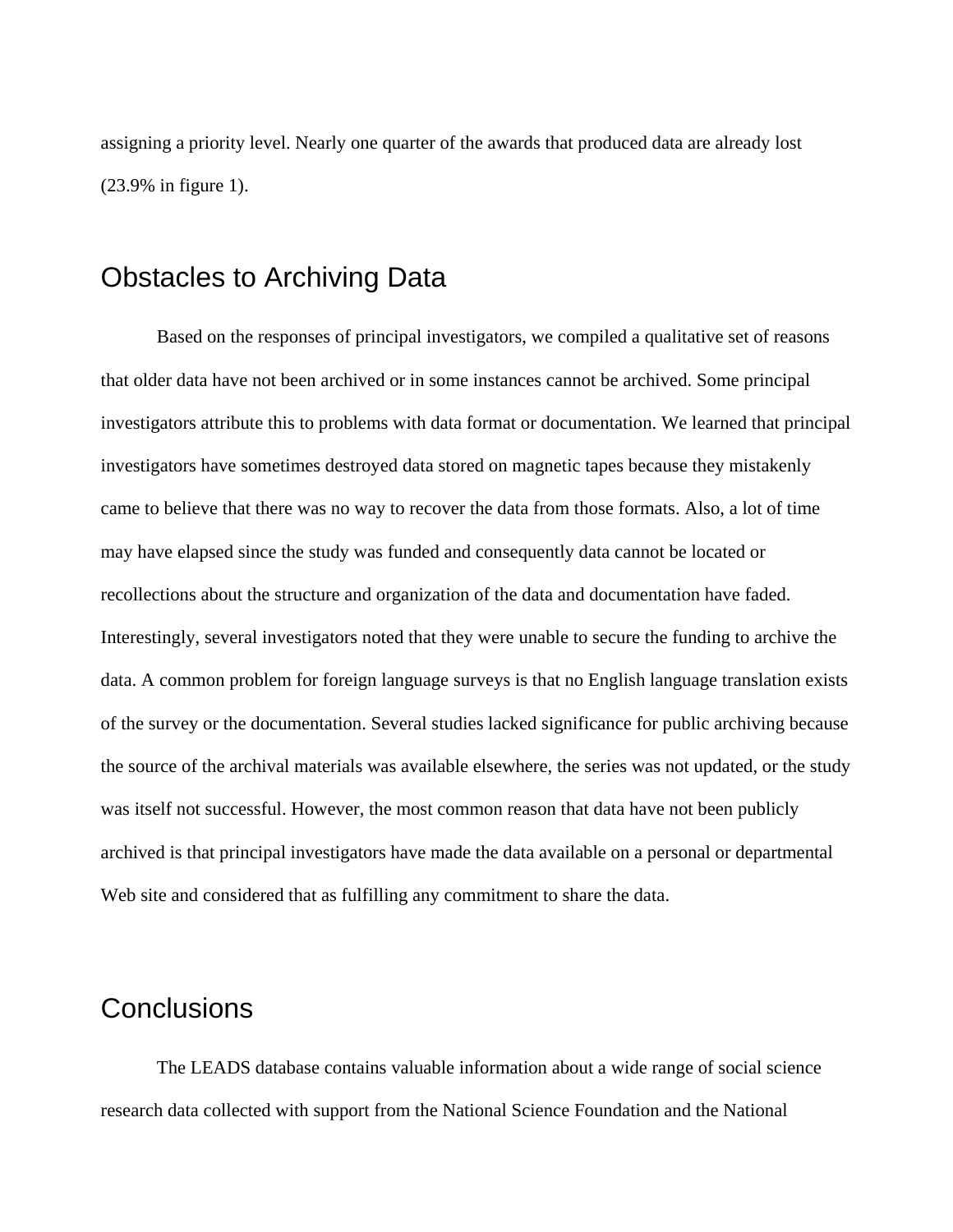Institutes of Health. NSF and NIH awards typically lead to some of the largest investigator-initiated research activities in the U.S. and both institutions have had longstanding expectations that data collected with public money ought to be made available to the public and/or research community. In the social science research community, more so than in other basic disciplines, there have been longstanding avenues for archiving and sharing data through ICPSR and the other archives that make up Data-PASS. Even with this advantage, we find that the majority of social science data are not archived publicly. And, a substantial minority have been lost.

 Through the Data-PASS project, ICPSR collected extensive information about the data most valuable to acquire through a resource intensive, but valuable process. We relied heavily on principal investigator cooperation because other possible research methods, such as reviewing citations and final reports to funding agencies, would have been especially time consuming and likely to leave large gaps in knowledge. Identifying investigators who were willing to provide information about the nature of their data sharing and archiving experiences proved to be invaluable – both in generating a list of data to archive and in understanding how much data is "at risk" or lost.

 The LEADS database has several methodological limitations that we are working to address. First, we have not completely quantified the extent to which errors were made during the screening review process. Throughout the duration of the project, ICPSR has employed many staff and temporary employees to help review the NIH & NSF awards. In the process of screening the hundreds of thousands of records, a large number of awards could not be fully evaluated based on our inclusion criteria and many were missing an abstract altogether. Thus, we will pursue additional measures to research and include these awards. Also, the selected awards do not necessarily represent a mutually exclusive set of projects. Collaborative projects and continuation projects have not yet been eliminated from the records selected for LEADS, thus the number of selected records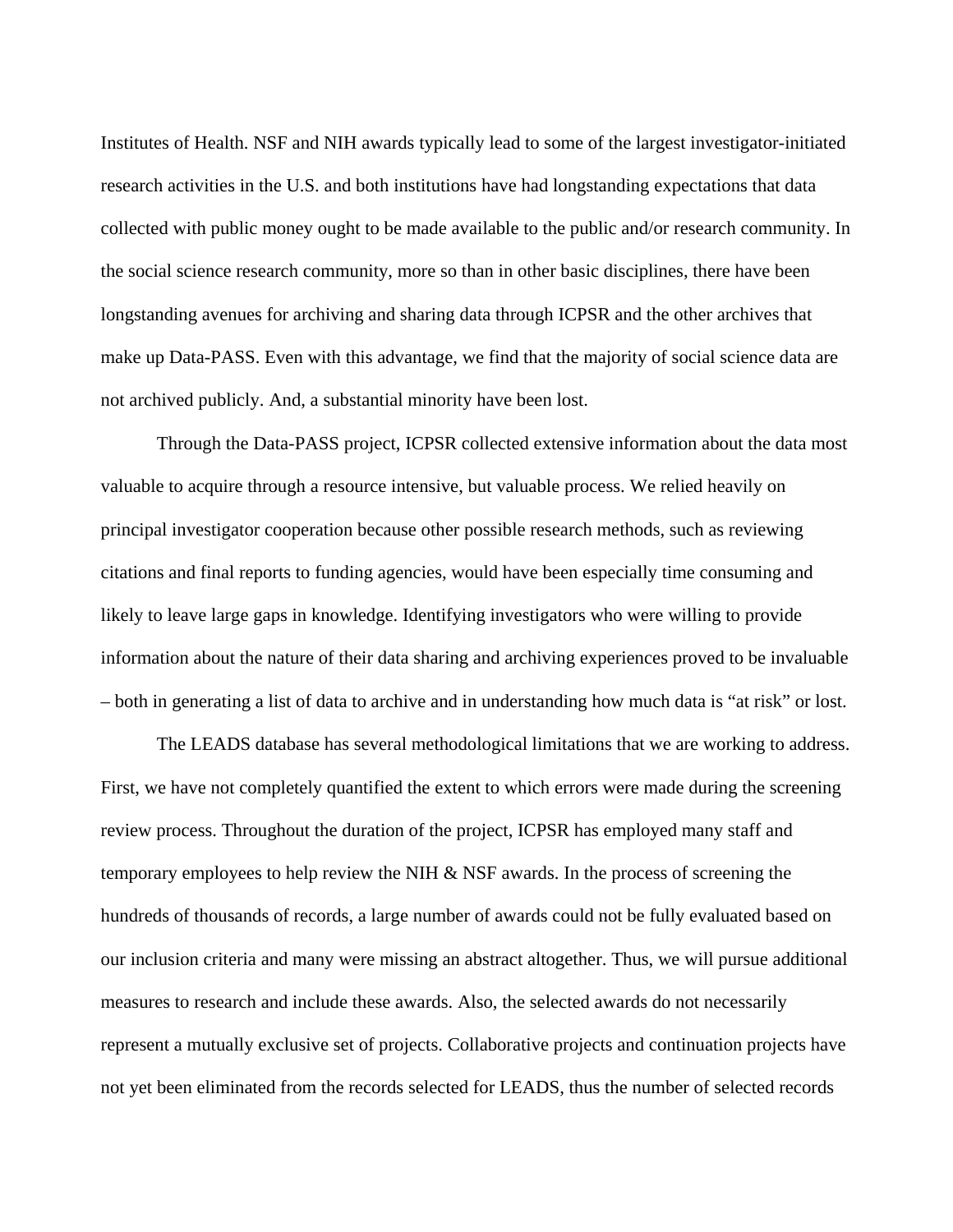will likely be smaller than the set of NSF and NIH awards combined that met our screening criteria. Finally, ICPSR has examined hundreds of thousands of awards in pursuit of creating the LEADS database. The size and scope of the LEADS database has been and continues to be one of the most challenging aspects of this effort.

 Creating a database of important social science studies that have not been archived has been a longstanding interest of ICPSR. The LEADS database benefited from investments by several funded projects at ICPSR and has developed into a diverse and rich resource for identifying important social science studies that might be lost if they are not archived. ICPSR is beginning to realize the benefits of these investments as the "at risk" data are starting to come to ICPSR to be archived and disseminated. Through the DataPASS project, ICPSR is acquiring studies that meet the selection criteria of being important to the social sciences and are at risk of being lost because they are not in a permanent archiving situation.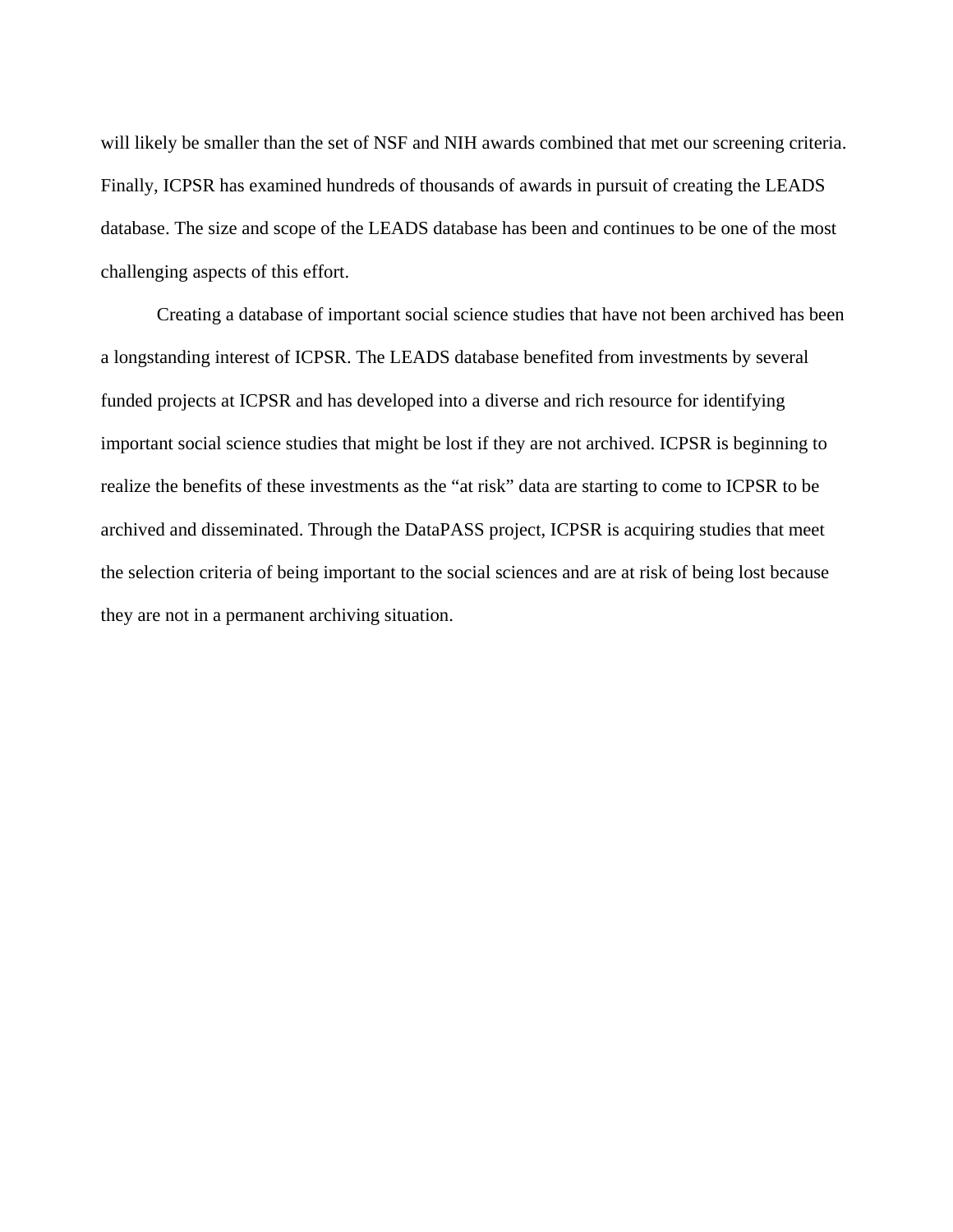### References

- Alpert, Harry. 1955. The Social Sciences and the National Science Foundation. *Proceedings of the American Philosophical Society,* 99(5), Conference on the History, Philosophy, and the Sociology of Science: 332-333.
- Alpert, Harry. 1960. The Government's Growing Recognition of Social Science. *Annals of the American Academy of Political and Social Science,* 327, Perspectives on Government and Science: 55-67.
- Anderson, Richard G., William H. Greene, B.D. McCullough and H.D. Vinod. 2005. The Role of Data and Program Code Archives in the Future of Economic Research. The Federal Bank of St. Louis Working Paper Series.
- Bachrach, Christine. 1984. Contraceptive Practice Among American Women, 1973-1982. *Family Planning Perspectives* 16:253-259.
- Bailar, John C., III. 2003. The Role of Data Access in Scientific Replication. Paper presented at Access to Research Data: Risks and Opportunities. Committee on National Statistics, National Academy of Sciences.
- Berns, Kenneth I., Enriqueta C. Bond, and Frederick J. Manning (eds). 1996. *Resource Sharing in Biomedical Research.* Committee on Resource Sharing in Biomedical Research, Division of Health Sciences Policy, Institute of Medicine. Washington, D.C.: National Academy Press.
- Fienberg, Stephen E. (1994). Sharing Statistical Data in the Biomedical and Health Sciences: Ethical, Institutional, Legal, and Professional Dimensions. *Annual Review of Public Health* 15:1-18.
- Freese, Jeremy. 2006. Replication Standards for Quantitative Social Science: Why Not Sociology? Unpublished manuscript, University of Wisconsin-Madison.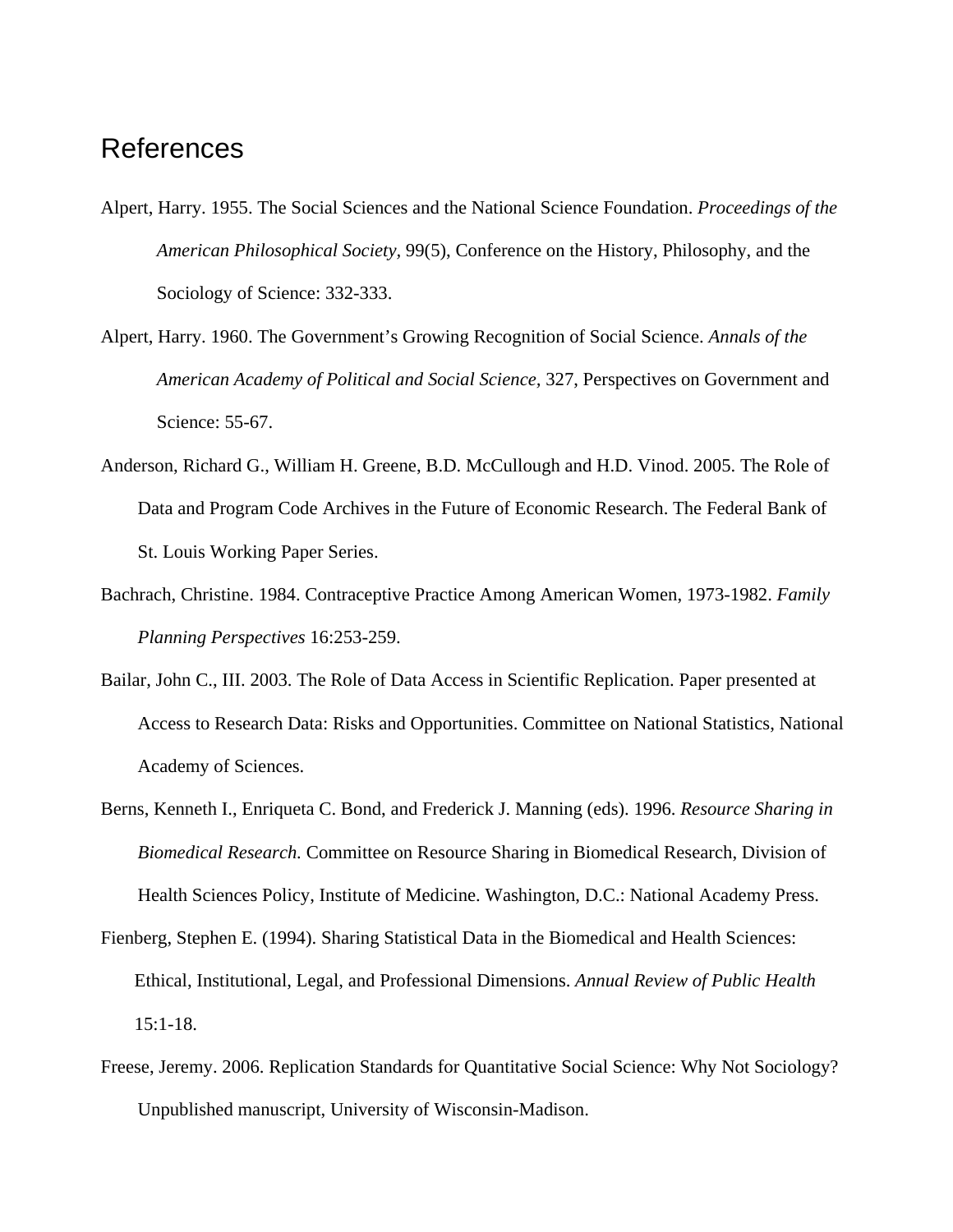- Glenditsch, Nils Petter, Claire Metelits, and Havard Strand. 2003. Posting Your Data: Will You be Scooped or Will You Be Famous? *International Studies Perspectives* 4(1):89-95.
- Kalberer, Jr., John T., 1992. When Social Science Research Competes with Biomedical Research. *Medical Anthropology Quarterly*, New Series, 6(4):391-394.

King, Gary. 2006. Publication Publication. *Political Science & Politics*, 39(1):119-25.

- King, Gary, Paul S. Herrnson, Kenneth J. Meier, M.J. Peterson, Walter J. Stone, Paul M. Sniderman, et al. 1995. Verification/Replication. *PS: Political Science and Politics* 28(3):443- 499.
- Kuhn, Thomas. 1970. *The Structure of Scientific Revolutions*. Chicago: University of Chicago Press.
- Louis, Karen Seashore, Lisa M. Jones, and Eric G. Campbell. 2002. Sharing in Science. *American Scientist* 90(4): 304-307.
- National Institutes of Health (NIH). 2003. *Final Statement on Sharing Research Data.* February 26, 2003. Retrieved September 6, 2006 from [http://grants.nih.gov/grants/policy/data\\_sharing/](http://grants.nih.gov/grants/policy/data_sharing/)

National Science Foundation Directorate for Social, Behavioral, and Economic Sciences (NSF-SBE). (n.d.) *Data Archiving Policy*. Retrieved August 21, 2006 from [www.nsf.gov/sbe/ses/common.](http://www.nsf.gov/sbe/ses/common)

Robbin, Alice. 2001. The Loss of Personal Privacy and Its Consequences for Social Research. *Journal of Government Information* 28(5): 493-527.

Sobal, Jeff. 1981. Teaching with Secondary Data. *Teaching Sociology*. 8(2): 149-170.

Stanley, Barbara and Michael Stanley. 1988. Data Sharing: The Primary Researcher's Perspective. *Law and Human Behavior* 12(2): 173-180.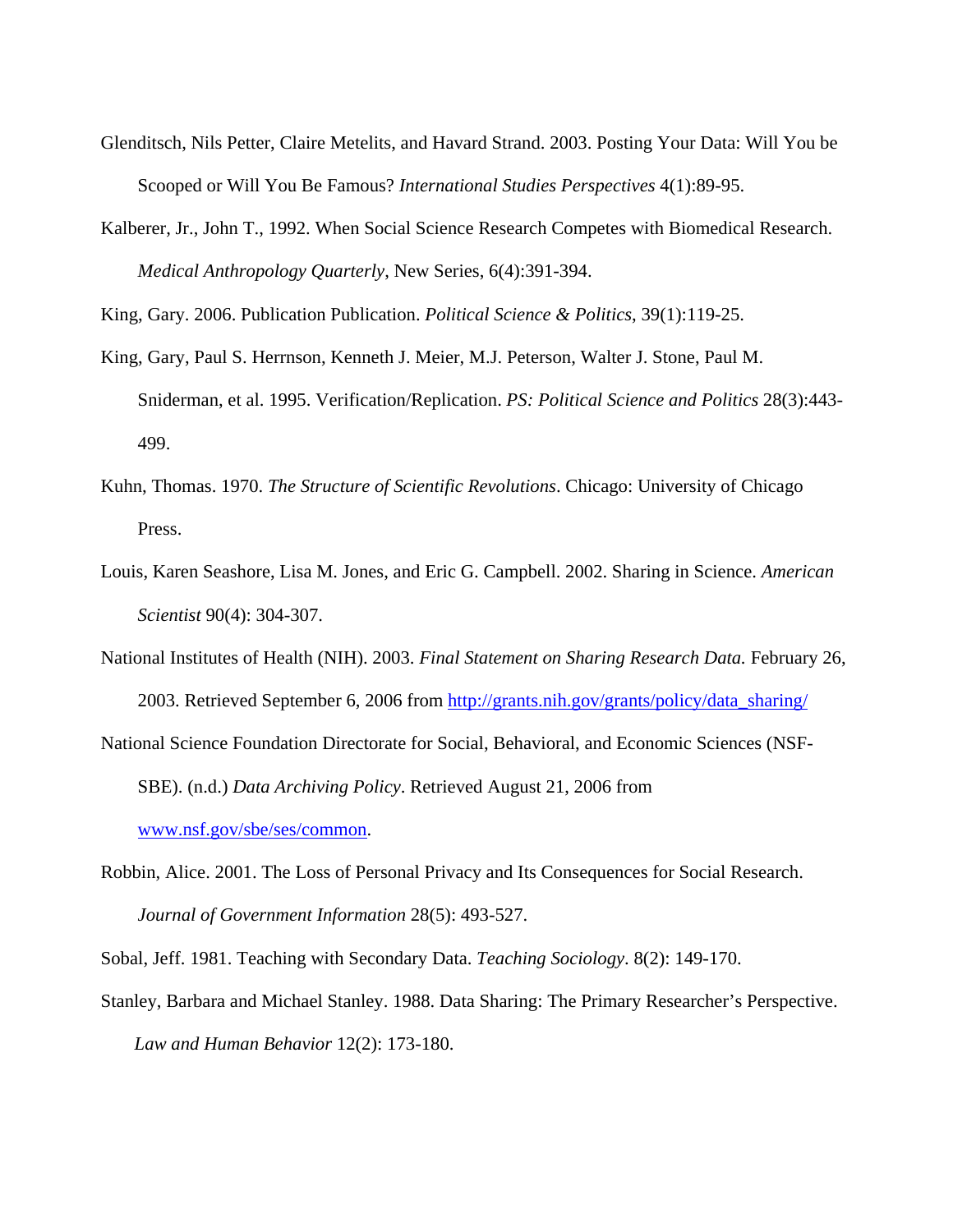## **Table 1 – Screening Results of NSF Awards (1976-2005)**

| <b>Type of Grant Activity Proposed</b>   | $\%$ | $N =$ |
|------------------------------------------|------|-------|
| Not Social Science or No Data            | 56.8 | 9,783 |
| Social Science - Primary Data Collection | 14.8 | 2,537 |
| No Abstract                              | 15.5 | 2,664 |
| Flagged                                  | 13.0 | 2,232 |

#### **Table 2: ICPSR's NIH/NSF Awards Screening Results**

|                         | # Records | # Social    |
|-------------------------|-----------|-------------|
|                         | Reviewed  | Science     |
|                         |           | Data        |
|                         |           | Screened In |
| Recent NSF (1976+)      |           |             |
|                         | 17,194    | 2,537       |
| Historic NSF (Pre-1976) | 96,403    | 1,102       |
| NIH (1972+)             | 218,759   | 7,626       |
| Total                   | 332,356   | 11,265      |